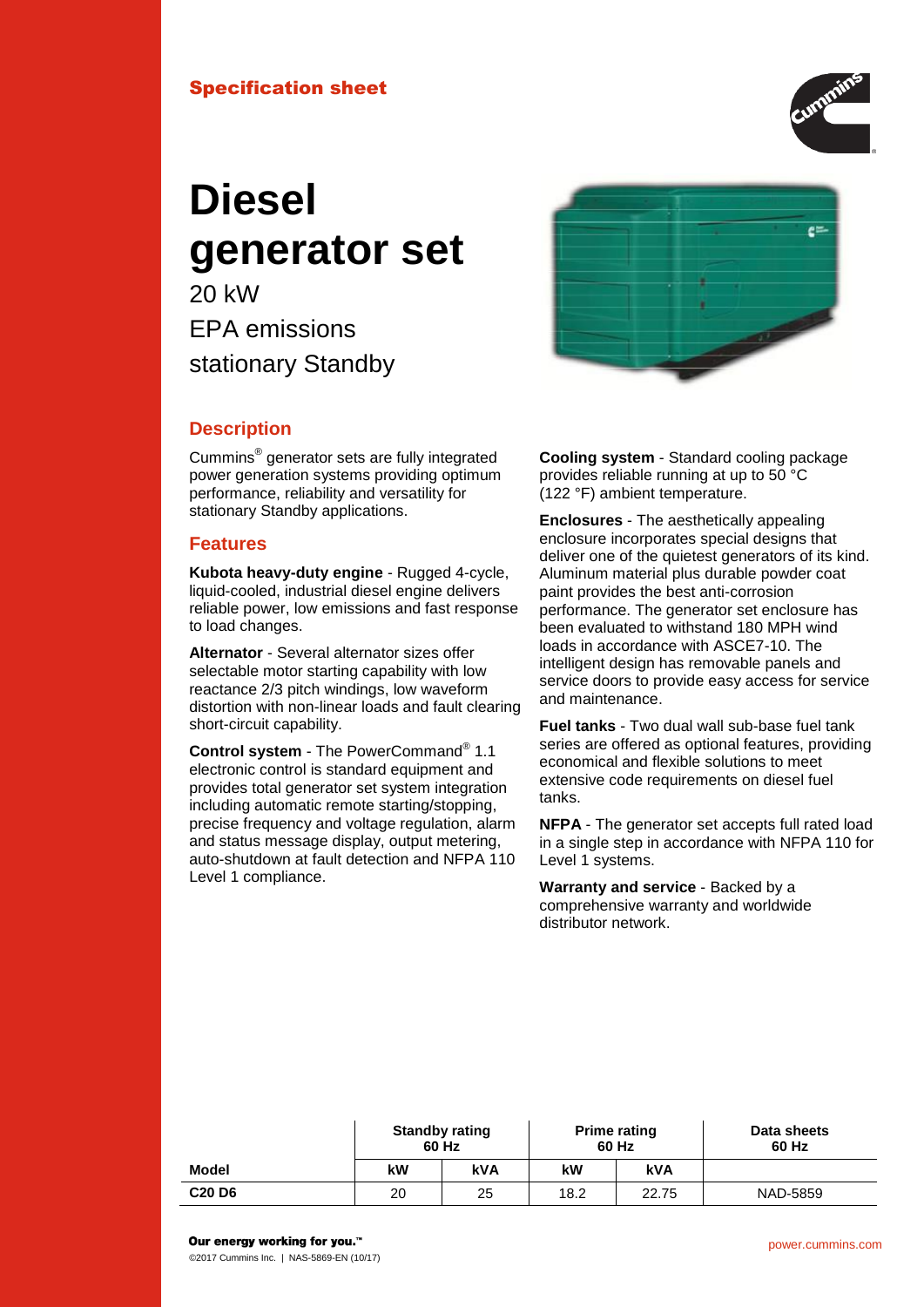# **Generator set specifications**

| Governor regulation class                | ISO8528 Part 1 Class G3           |
|------------------------------------------|-----------------------------------|
| Voltage regulation, no load to full load | ± 1.0%                            |
| Random voltage variation                 | ± 1.0%                            |
| Frequency regulation                     | Isochronous                       |
| Random frequency variation               | $\pm$ 0.25% @ 60 Hz               |
| Radio frequency emissions compliance     | FCC code Title 47 Part 15 Class B |

# **Engine specifications**

| Design                      | Naturally aspirated                                               |
|-----------------------------|-------------------------------------------------------------------|
| <b>Bore</b>                 | 87.0 mm (3.43 in.)                                                |
| Stroke                      | 92.4 mm (3.64 in.)                                                |
| Displacement                | 2.20 litres (134.1 in <sup>3</sup> )                              |
| Cylinder block              | Cast iron, in-line, 4 cylinder                                    |
| Battery capacity            | 550 amps at ambient temperature of 0 °F to 32 °F (-18 °C to 0 °C) |
| Battery charging alternator | 50 amps                                                           |
| Starting voltage            | 12 volt, negative ground                                          |
| Fuel system                 | Indirect injection: low or ultra-low sulfur, number 2 diesel fuel |
| Fuel filter                 | Single element, spin-on fuel filter with water separator          |
| Air cleaner type            | Dry replaceable element                                           |
| Lube oil filter type(s)     | Spin-on, full flow                                                |
| Standard cooling system     | 50 °C (122 °F) ambient cooling system                             |
| Rated speed                 | 1800 rpm                                                          |

# **Alternator specifications**

| Design                                       | Brushless, 4 pole, drip proof, revolving field                 |
|----------------------------------------------|----------------------------------------------------------------|
| Stator                                       | $2/3$ pitch                                                    |
| Rotor                                        | Direct coupled, flexible disc                                  |
| Insulation system                            | Class H per NEMA MG1-1.65                                      |
| Standard temperature rise                    | 120 °C (248 °F) Standby                                        |
| Exciter type                                 | Torque match (shunt) with EBS as option                        |
| Alternator cooling                           | Direct drive centrifugal blower                                |
| AC waveform Total Harmonic Distortion (THDV) | < 5% no load to full linear load, < 3% for any single harmonic |
| Telephone Influence Factor (TIF)             | $<$ 50 per NEMA MG1-22.43                                      |
| Telephone Harmonic Factor (THF)              | $< 3\%$                                                        |

# **Available voltages**

| Single phase    | 3 phase         |                         |                   |                   |  |
|-----------------|-----------------|-------------------------|-------------------|-------------------|--|
| $\cdot$ 120/240 | $\cdot$ 120/208 | $\bullet$ 120/240 delta | $\bullet$ 277/480 | $\bullet$ 347/600 |  |

**Note:** Consult factory for other voltages.

# **Generator set options**

## **Fuel system**

- Basic fuel tanks
- Regional fuel tanks

#### **Engine**

- Engine air cleaner heavy duty
- Shut down low oil pressure
- Extension oil drain

## **Alternator**

- 120 °C (248 °F) temperature rise alternator
- 105 °C (221 °F) temperature rise alternator
- Excitation Boost System (EBS) or PMG
- Alternator heater, 120 V

## **Control**

- AC output analog meters (bargraph)
- Stop switch emergency
- Auxiliary output relays (2)
- Auxiliary configurable signal inputs (8) and relay outputs (8)

## **Electrical**

- Single circuit breaker
- Dual circuit breakers
- 80% rated circuit breakers
- 100% rated circuit breakers

## **Enclosure**

- Aluminum enclosure Sound Level 1 or Level 2, with muffler installed, sandstone or green color
- Open set

## **Cooling system**

- Shutdown low coolant level
- Warning low coolant level
- Extension coolant drain
- Cold weather options:
	- $-$  <4 °C (40 °F) cold weather  $-$  <-17 °C (0 °F) – extreme cold weather

## **Exhaust system**

- Exhaust connector NPT
- Open set with muffler mounted

## **Generator set application**

- Battery rack, larger battery
- Radiator outlet duct adapter

Our energy working for you.™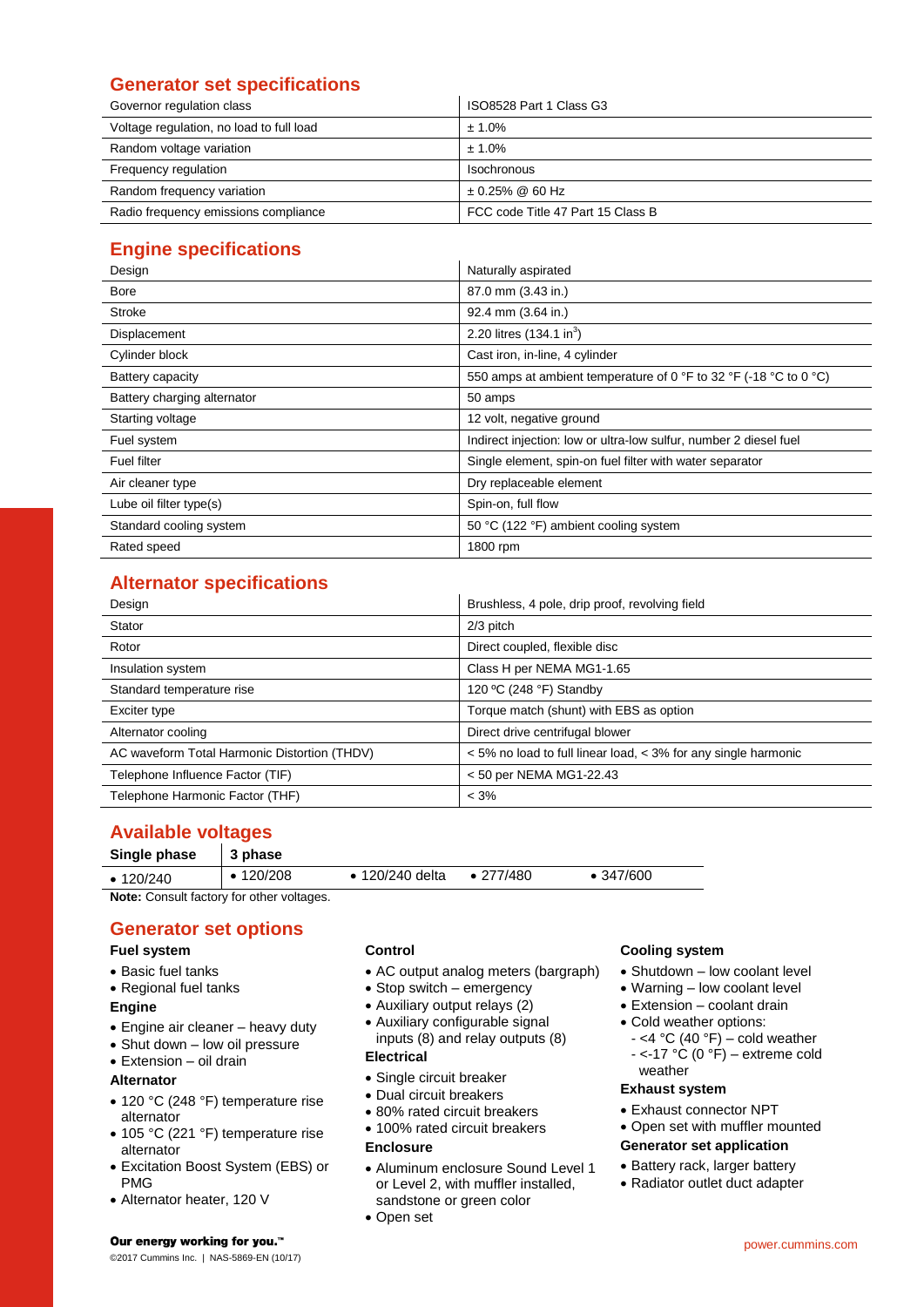## **Generator set options (continued)**

#### **Warranty**

- $\bullet$  Base warranty  $-$  2 year, 1000 hour, **Standby**
- Standby, 3 year, 1500 hour, parts
- Standby, 5 year, 2500 hour, parts
- Standby, 3 year, 1500 hour, parts and labor

## **Generator set accessories**

- Extreme cold weather kit
- Battery rack, larger battery
- Battery heater kit
- HMI211RS in-home display, including pre-configured 12" harness
- HMI211 remote display, including pre-configured 12" harness
- HMI220 remote display
- Auxiliary output relays (2)
- Auxiliary configurable signal
- inputs (8) and relay outputs (8)
- Annunciator RS485
- Remote monitoring device PowerCommand 500

## **Control system PowerCommand 1.1**



**PowerCommand control** is an integrated generator set control system providing voltage regulation, engine protection, operator interface and isochronous governing (optional). Major features include:

- Battery monitoring and testing features and smart starting control system.
- Standard PCCNet interface to devices such as remote annunciator for NFPA 110 applications.
- Control boards potted for environmental protection.
- Control suitable for operation in ambient temperatures from 40 °C to +70 °C (-40 °F to +158 °F) and altitudes to 5000 meters (13,000 feet).
- Prototype tested; UL, CSA, and CE compliant.
- InPower™ PC-based service tool available for detailed diagnostics.

#### **Operator/display panel**

- Manual off switch
- Alpha-numeric display with pushbutton access for viewing engine and alternator data and providing setup, controls and adjustments (English or international symbols)
- LED lamps indicating generator set running, not in auto, common warning, common shutdown, manual run mode and remote start
- Suitable for operation in ambient temperatures from -40 °C to +70 °C
- Bargraph display (optional)
- Standby, 5 year, 2500 hour, parts and labor
- Standby, 3 year, 1500 hour, parts, labor and travel
- Standby, 5 year, 2500 hour, parts, labor and travel
- Battery charger stand-alone, 12 V
- Circuit breakers
- Enclosure sound level 1 to sound level 2 upgrade kit
- Enclosure paint touch up kit
- Mufflers industrial, residential or critical
- Alternator Excitation Boost System (EBS)
- Alternator heater
- Maintenance and service kit
- Engine lift kit
- Various fuel tanks and accessories

#### **AC protection**

- Over current warning and shutdown
- Over and under voltage shutdown
- Over and under frequency shutdown
- Over excitation (loss of sensing) fault
- Field overload

## **Engine protection**

- Overspeed shutdown
- Low oil pressure warning and shutdown
- High coolant temperature warning and shutdown
- Low coolant level warning or shutdown
- Low coolant temperature warning
- High, low and weak battery voltage warning
- Fail to start (overcrank) shutdown
- Fail to crank shutdown
- Redundant start disconnect
- Cranking lockout
- Sensor failure indication
- Low fuel level warning or shutdown

#### **Alternator data**

- Line-to-Line and Line-to-Neutral AC volts
- 3-phase AC current
- Frequency
- Total kVa
- **Engine data**
- DC voltage
- Lube oil pressure
- Coolant temperature
- Engine speed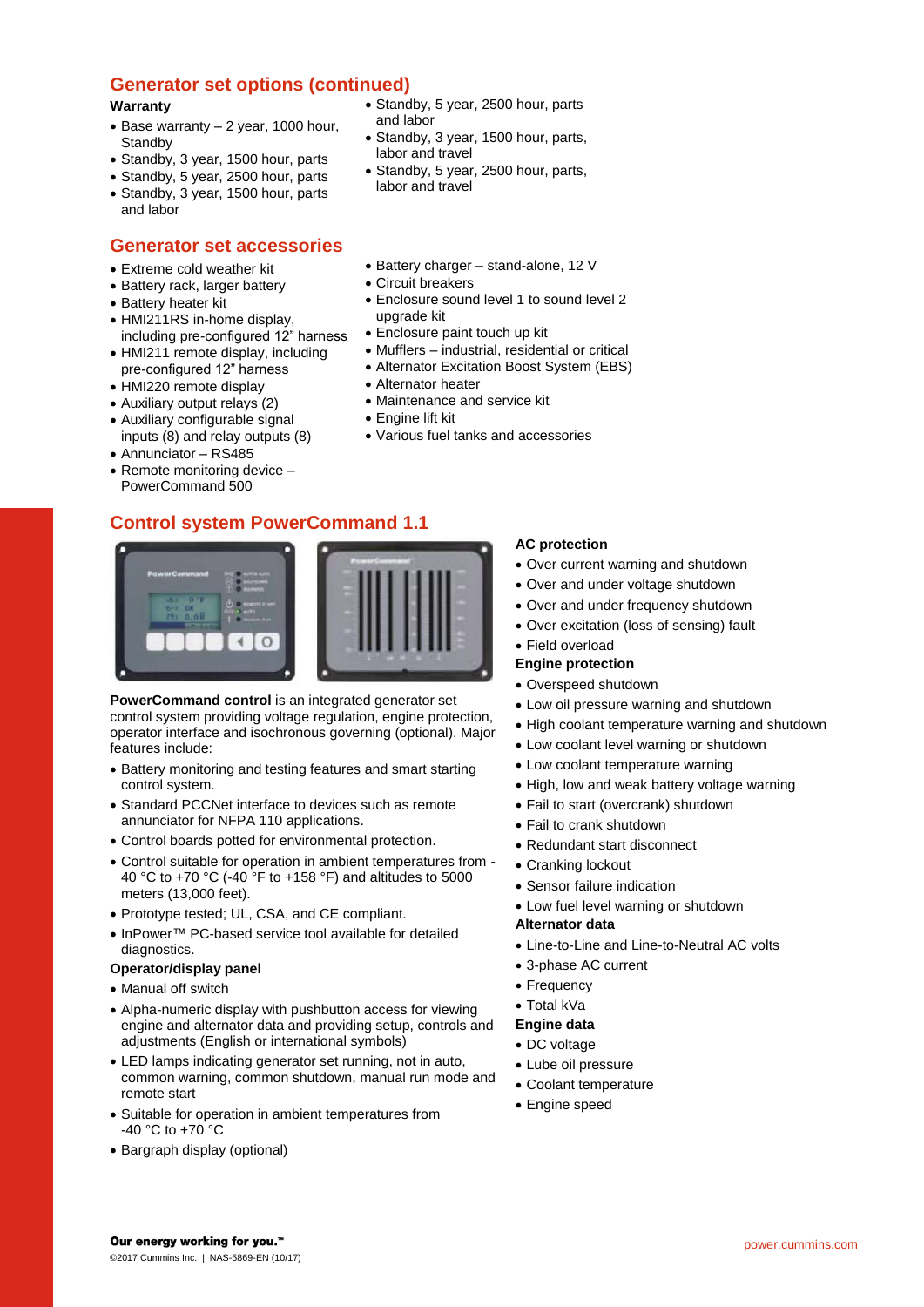## **Other data**

- Generator set model data
- Start attempts, starts, running hours
- Fault history
- RS485 Modbus<sup>®</sup> interface
- Data logging and fault simulation (requires InPower service tool)

## **Digital governing (optional)**

- Integrated digital electronic isochronous governor
- Temperature dynamic governing

## **Digital voltage regulation**

- Integrated digital electronic voltage regulator
- 2-phase Line-to-Line sensing
- Configurable torque matching

## **Control functions**

- Time delay start and cooldown
- Cycle cranking
- PCCNet interface
- (2) Configurable inputs
- (2) Configurable outputs
- Remote emergency stop
- Automatic Transfer Switch (ATS) control
- Generator set exercise, field adjustable

# **Ratings definitions**

### **Emergency Standby Power (ESP):**

Applicable for supplying power to varying electrical load for the duration of power interruption of a reliable utility source. Emergency Standby Power (ESP) is in accordance with ISO 8528. Fuel Stop power in accordance with ISO 3046, AS 2789, DIN 6271 and BS 5514.

#### **Limited-Time Running Power (LTP):**

Applicable for supplying power to a constant electrical load for limited hours. Limited-Time Running Power (LTP) is in accordance with ISO 8528.

#### **Prime Power (PRP):**

Applicable for supplying power to varying electrical load for unlimited hours. Prime Power (PRP) is in accordance with ISO 8528. Ten percent overload capability is available in accordance with ISO 3046, AS 2789, DIN 6271 and BS 5514.

#### **Base Load (Continuous) Power (COP):**

Applicable for supplying power continuously to a constant electrical load for unlimited hours. Continuous Power (COP) in accordance with ISO 8528, ISO 3046, AS 2789, DIN 6271 and BS 5514.

## **Options**

- Auxiliary output relays (2)
- Remote annunciator with (3) configurable inputs and (4) configurable outputs
- PMG alternator excitation
- PowerCommand 500/550 for remote monitoring and alarm notification (accessory)
- Auxiliary, configurable signal inputs (8) and configurable relay outputs (8)
- Digital governing
- AC output analog meters (bargraph)
	- Color-coded graphical display of:
		- 3-phase AC voltage
		- 3-phase current
		- Frequency
		- kVa
- Remote operator panel



This outline drawing is for reference only. See respective model data sheet for specific model outline drawing number.

#### **Do not use for installation design**